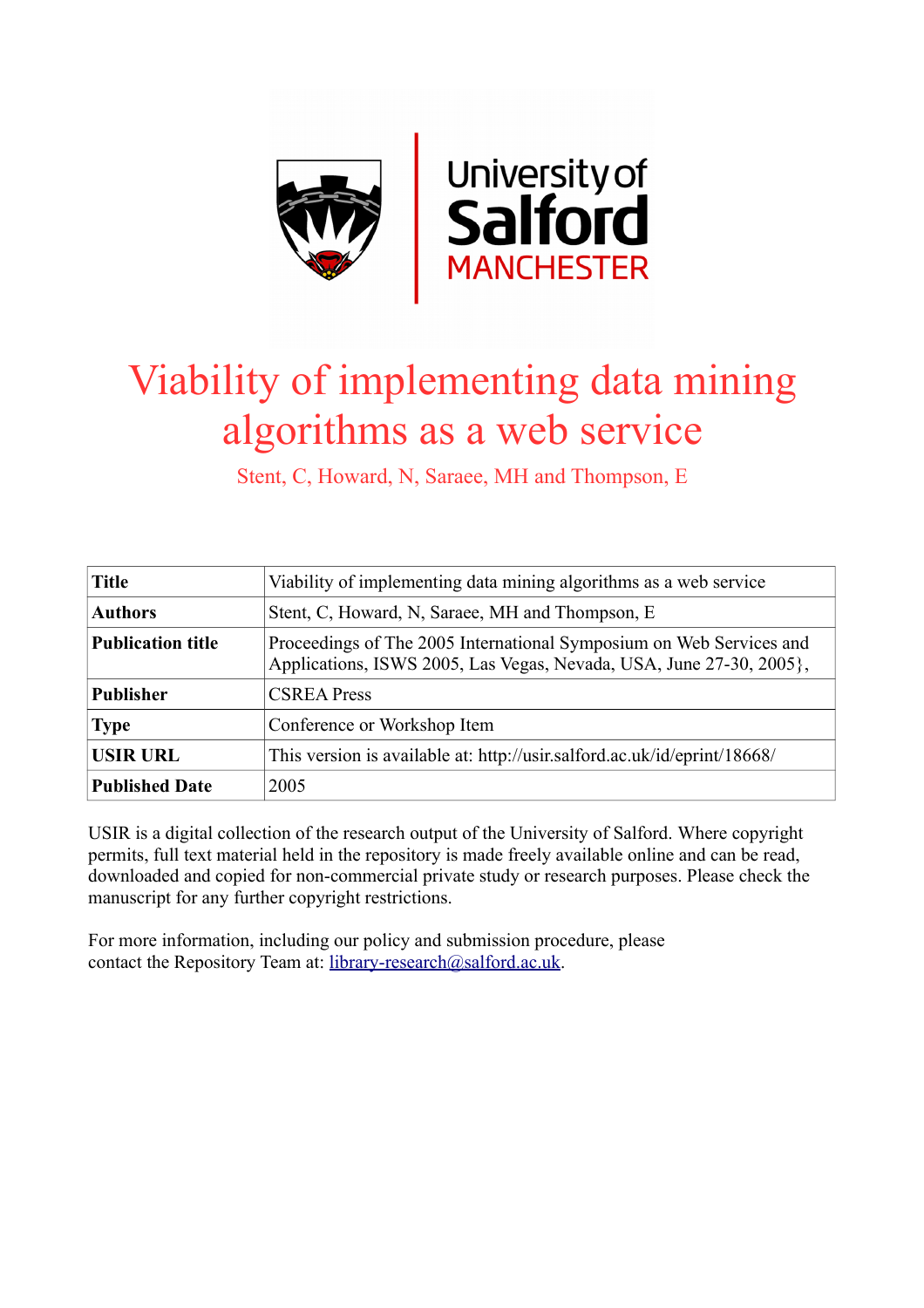## Viability of Implementing Data Mining Algorithms as a Web Service

Mohamad Saraee, Nick Howard, Carl Stent, Edward Thompson School of Computing, Science and Engineering University of Salford, UK

## **ABSTRACT**

This paper describes an experiment into the viability of implementing data mining algorithms within a W3C standards compliant web service. The experiment shows that it can be done by the successful deployment of a prototype based on an implementation of the K-means clustering algorithm. The prototype produced demonstrates how the concept of a datamining web-service can be a reliable and effective data-mining tool especially in environments where raw processing power is a valuable commodity. The slim-client to fat-server model is demonstrated effectively showing how a user armed with a simple web browser can potentially harness super computing power. In addition the foundation for the development of an advanced datamining framework is presented which can include the implementation of any number of data mining techniques. The paper also seeks to highlight some ideas for future research and development of more sophisticate web services that are more scalable to suit both very specific tasks and very large datasets

#### **Keywords**

Data Mining, Web Service, K-means, XML, DMSP (Data mining service provider)

#### **1. INTRODUCTION**

Web services are a standardized, platform independent way to making an API publicly available over the Internet. Developers can use standard languages to write web service that are translated into and XML document known as a WSDL(Web Services Description Language). Since all the interactions with the webservice are completed in plain text they are very platform independent making them much more useable by a wider range of people.

This paper is a discussion of how a data mining web service could be designed and implemented. It describes the successful implementation details of a prototype system designed as an experiment.

Technical contributions

- Implementing clustering by K-means in c#
- Delivering data to be mined to the Web Service
- Reporting results in a universal manner.

Data Mining technology is a proven and valuable way for large commercial organizations to identify previously unforeseen and unrecognizable trends in the data they collect. These trends and patterns can be interpreted and used to make commercial decisions that both cut costs for an organization and provide an improved experience for their customers.

Data mining requires very intensive computer processing so until now has been the domain of large commercial or scientific organizations. These organizations have the necessary resources, in both hardware and software, to perform data mining for themselves. Smaller organizations on a more restrictive budget simply don't have the money to invest in data mining infrastructure of their own but would find data mining commercially beneficial. A service-based approach is therefore necessary to fill this gap.

Such an approach would ideally be as low cost as possible. Since data Mining lends itself to the client server model a web service was an obvious approach. The Web Service provides the flexibility of a data mining API while removing the most expensive parts of the data mining process; the actual data processing on to hardware best equipped for the task.

The most significant cost advantage of this approach is due to web services requiring the minimum of human interaction between service and service provider thus the service provider requires less staff and can pass this cost saving onto the customer.

For a client to implement a web service still carries a certain cost so a browser based interface is also described in this paper. This interface is designed to demonstrate the ease of implementing the web service API.

In summary the problem being investigate here is to whether a Web Service based approach is sensible and usable for data mining. Also to determine the viability of using data mining in a "self service" context useful to small and medium sized businesses.

#### **2. METHODOLOGY**

The alteration to the data mining process is highlighted below in figure 1. The highlighted are the part of the process that are implemented in the data mining web service.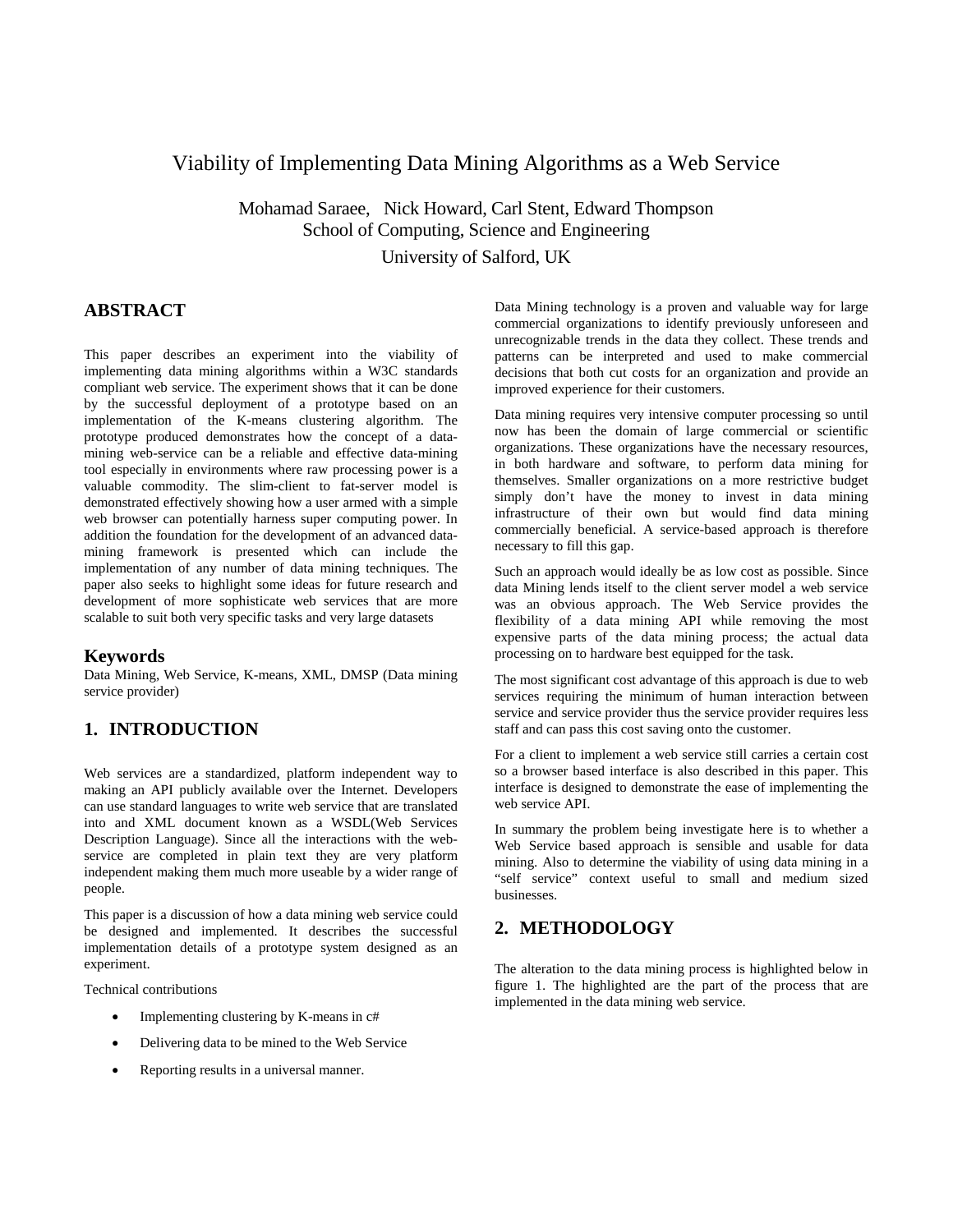

Figure 1: The alteration to the data mining process

Each of these stages will be dealt with below.

#### **2.1 Design**

The key points for the design of a data mining web service are

- Input data must be in a simple, extensible, textual data format that can be interpreted on any platform.
- All the complex processing must completed by the server.
- Output must be in a predictable format that can be processed by the client and used to create something that can be easily interpreted by a computer. IE the output can be *data* but must be able to be easily converted to *information* without complex processing.

## **2.2 Uploading to the web service.**

Most data mining applications can be tailored to a specific purpose, however we do not have that luxury. Because the exact use of our data mining service is unknown a very open ended and modular approach is required. This means expressing the data in a simple yet extensible manner, for this we propose the use of XML, therefore our data sets must be encoded in XML for upload.

A good data mining web service will allow clients to make use of a variety of data mining algorithms, however, each data mining algorithm requires a slightly different format for the input data and will produce differing output. Expressing input and output data as XML provides the perfect technological solution for data transfer because DTD (Data Type Declaration) technology can be used to ensure the XML data format corresponds to the requirements of the algorithm. Here is how the system would work:-

- Data Mining Service Provider (DMSP) can implement a data mining algorithm to be included in the service
- The DMSP will then publish 2 DTD's, one for the *input* to the service and one for the *output* this is in addition to the WSDL (discussed later).
- Data passed to the web service by a client will have to conform to the input DTD and the client should expect data that conforms to the output DTD encoded by the web service.
- When the data is uploaded it will be checked for validity against the input DTD and then sent to the correct algorithm based on the chosen DTD. Data that does not conform to the catalogue of DTDs will result in an error.

The data mining algorithms also require parameters. These could be included in the sent data or they could be uploaded separately. It would be better practice to separate the data to be mined from the parameters that describe how to mine it.

In the example created for this paper the data upload and parameterization is completed in a single transaction called as if it were a method. This is shown below

```
kmeansService.kmeansProcess2D
(data,colIndex1,colIndex2,numberOfClusters);
```
As you can see this sends the data as a long string in the first parameter thus keeping the system as simple and transparent and possible. The other parameters are specific to the k-means clustering algorithm, since k-means clustering is most useful at processing 2d data such as location information we pass in 2 column numbers that are to be processed and then the number of clusters that we would like to receive.

The method returns the data directly meaning that the client must wait for the server to complete the mining process before the clustered output is received.

## **2.3 Implementing a client**

Since the only algorithm to be implemented in the web service is K-means clustering there is actually very little complexity in terms of code. The web services main role in the system is to abstract the processor intensive data mining figure 2 shows the role of the client.

In order to use the web services functionality it is necessary to implement a client interface. The client interface must handle the following:-

- The upload of the data to be processed
- The ability for the user to specify parameters
- A human readable interpretation of mined data

| <b>Browser</b>                   | HTTP request                | <b>Client</b> | <b>WSDL</b> request         | Web                      |
|----------------------------------|-----------------------------|---------------|-----------------------------|--------------------------|
| Build<br>interface,<br>to client |                             | (open file,   |                             | <b>Service</b>           |
|                                  | send CSV file HTTP response | send to WS.   | obtain result WSDL response | lPerform<br>Idata mining |
|                                  |                             | data, display |                             | l(Kmeans                 |
|                                  |                             | ldata)        |                             | clustering)              |

Figure 2: The role of the client.

Theoretically the client can be implemented on almost any computing platform, for the purposes of this experiment a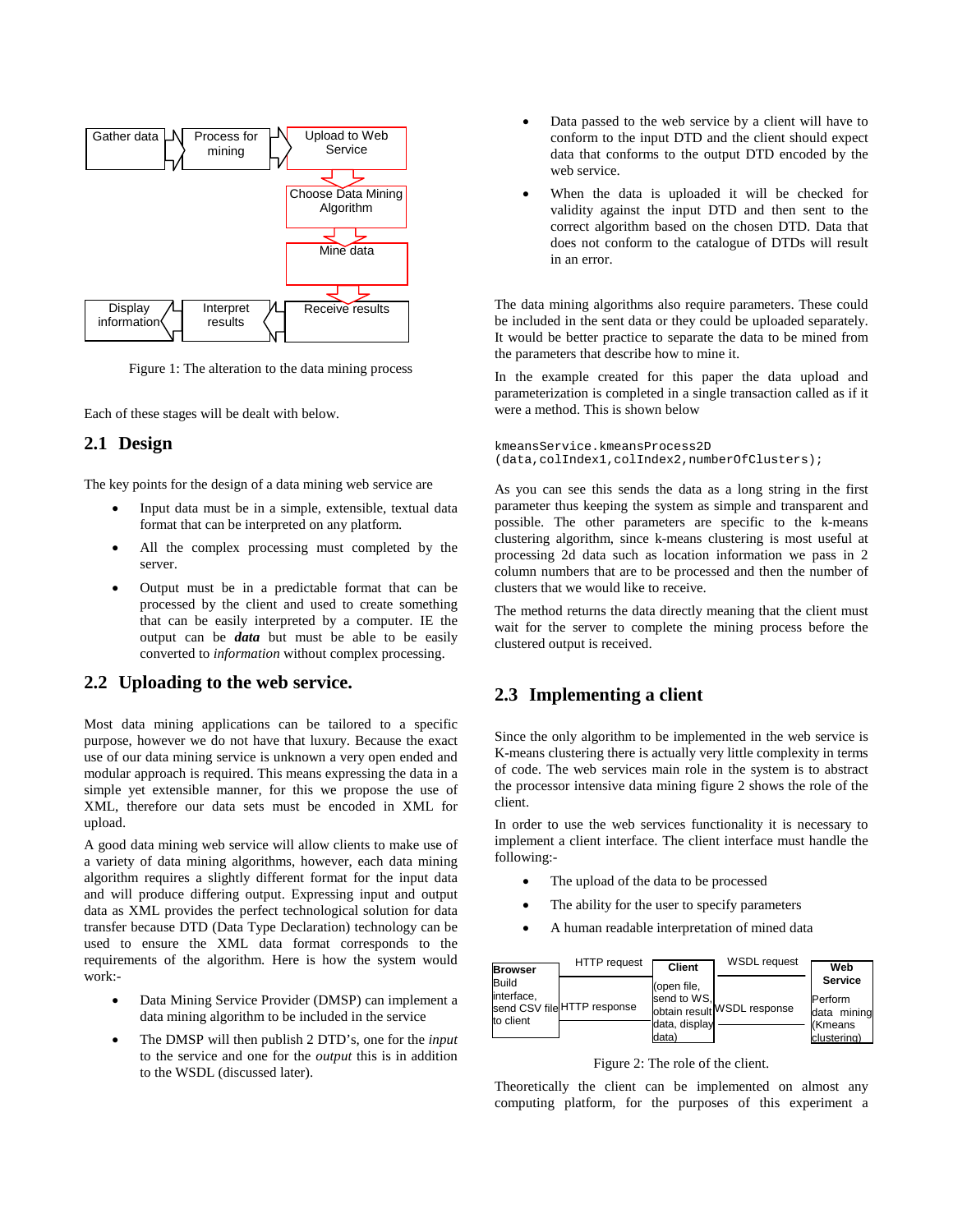browser-based solution was written. This relied on Microsoft ASP (Active Sever Page) technology to upload the data and interpret the results.

Data is submitted using a standard browser upload control. The uploaded data must be in CSV(Comma Separated Variable) format. The file stream is broken down and sent to the Web Service as an XML request together with the parameters.

The client waits for the web service to complete the clustering and then receives the output in the form of an XML response In this case the outputted points are plotted with different colors representing the separated clusters. A human can easily interpret this output image.

The client does all processing of data for presentation; this can include all manner of HCI principals as demonstrated by the experiment. These include:-

- File upload is a single stage process provided by the generic file upload control
- Clear presentation of the processed data in the form of a chart.
- Chart colour coded intuitively representing clusters and centroids effectively.
- The ability to identify the location of a centroid and see the table of data corresponding to that cluster.

Please refer to appendices for more information on our protoype client website.

#### **3. EVALUATION**

While this solution does enable users to data mine in a remote manner it doesn't remove the need for prior knowledge of data mining techniques. The proposed system will only be useful to people who are already competent data miners and are aware of the appropriate algorithms for use in different situations. Users also have to be able to warehouse their own data before it can be send to the web service. This will also probably require a high level of skill.

#### **3.1 Uploading data**

One of the problems we encountered HTTP transactions are not ideal for sending and receiving large data large data sets. Since HTTP has a single threaded challenge response framework a large database could take hours to upload in a single go without any indication of progress or success. To avoid this an implementation could be provided where the client was responsible for splitting and sending the data set in smaller chunks and then once data mining was complete the results could be returned to the client in the same manner. New multi threaded Web Technologies such as XMLHTTPRequest could be used to implement progress indicators.



This solution would also allow for the implementation of features such as resuming of a dataset, addition of a dataset, and the ability to save a data set on the server.

The web service could start performing data mining as soon as a chunk of data is uploaded thus giving more instant results which are then refined over time as the amount of data increases.

Thus the web service calls could be :-

uploadDataChunk(data) – *to upload a sensibly sized chunk of data*

setMiningParameters(parameters) *- to upload the mining parameters*

startMining() *– to launch the miner()*

CheckMiningStatus() *– to check the progress of the mining algorithm thus allowing the client to give feedback to the user*

## **3.2 Redistribution of the data mining task**

We have discussed at length how the web service can be can utilize a powerful central server however this idea could be reversed. The web service could be modified to redistribute data to be mined to a distributed cluster of personal computers as was implemented by the SETI (Search for Extra Terrestrial Intelligence) project.

#### **3.3 Efficiency**

The web service could be made more efficient by using compression for the transfer of data. This would simplify the upload and reduce wastage. This is especially important because XML is a very verbose and wasteful way of expressing data however it does compress very efficiently.

## **4. CONCLUSION**

Data mining via a web service is an unexploited opportunity in a growing area of computer science. Admittedly it is not something revolutionary simply and evolution made possible by the maturity of web service technologies, XML and different data mining techniques. It is to be expected that many more commercial organizations such as Scientio [5] will start making data mining web services for interested customers to use.

Oracle's leadership in the implementation of the JSR 73 standard outlining an API for data mining proves that the technologies are stabilizing and maturing.

Since the technological solutions are now a proved concept the next stage is to educate the public about the usefulness of data mining that data they collect every day. This will probably be a difficult and slow process initially because the benefits are not immediately obvious indeed when testing out web service users found the output to be "pretty" but didn't seem to tell them much. Large companies and organizations such as supermarkets and governments have leaded the way in this respect and it is to be expected that their progress will filter down to smaller